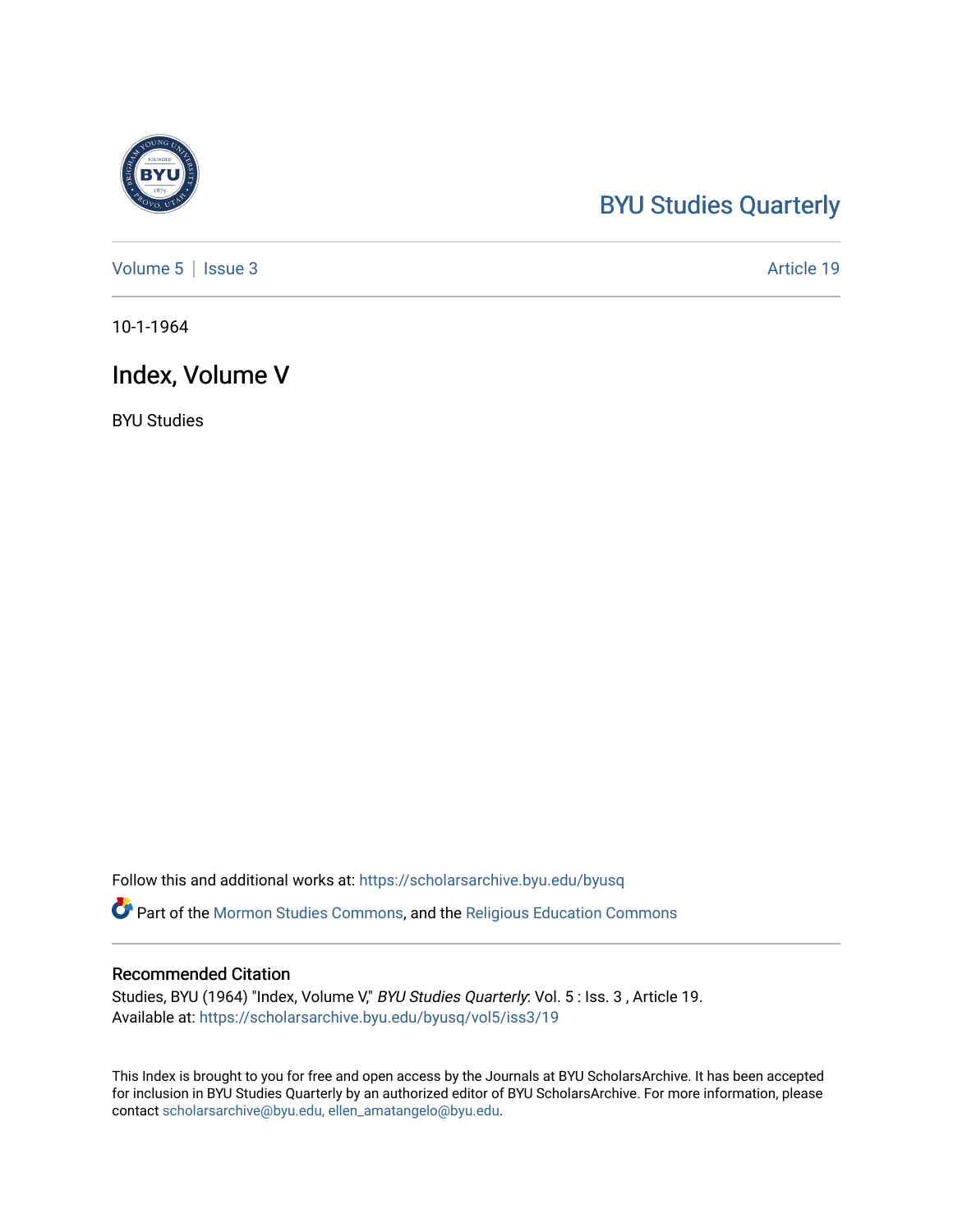volume V

## Autumn 1962 and Winter, Spring-Summer 1964

(Publication was suspended a full year between the Autumn and Winter Issues of Volume V.)

#### AUTHORS

Arrington, Leonard J. and Wayne K. Hinton, "Origin of the Welfare Plan of the Church of Jesus Christ of Lttter-day Saints," 67, Winter 1964.

Anderson, Carma de Jong, "Rose Street," 246, Spring-Summer, 1964. Baudelaire, Charles, "Correspondances," with translation by Irene Spears, 154, Spring-Summer 1964.

Bernard, Kenneth, "The Real Thing in James's 'The Real Thing,'"

- 31, Autumn 1962.
- Brady, Marion B., "Crabbe, 'Clutterbuck and Co.,' " 19, Autumn 1962
- Brown, Thomas H., "The Relationship between Partonopeus de Blois and the Cupid and Psyche Tradition," 193, Spring-Summer 1964.
- Carlyle, Thomas, "Stump-Orator," 230, Spring-Summer 1964.
- Clark, Marden J., "Sunset," 104, Winter 1964.
- Flake, Chad J., "Mormon Bibliography 1963," 241, Spring-Summer 1964
- Geddes, David D., "The Sheriff of Powder River," 95, Winter 1964.
- Gibson, M. Carl, "Spanish Academies of the Golden Age," 169, Spring-Summer 1964.
- Golightly, M. C., "Proper Names in Plays, by Chance or Design?" 33, Autumn 1962.
- Hall, H. Tracy, "Polymorphism and High Pressure," 139, Springsummer 1964
- Hansen, George H., review: "New Geologic Map of Utah," 251, Spring-Summer 1964.
- Harris, John B., "Just for a Moment," a poem, 168, Spring-Summer 1964
- Harrison, J. A., review: Palmer, Korean-American Relations, Volume II, 1887-1895, 129, Winter 1964.
- Hinton, Wayne K. and Leonard J. Arrington, "Origin of the Welfare Plan of the Church of Jesus Christ of Latter-day Saints," 67, Winter 1964.

1

# Brigham Young University Studies  $Index$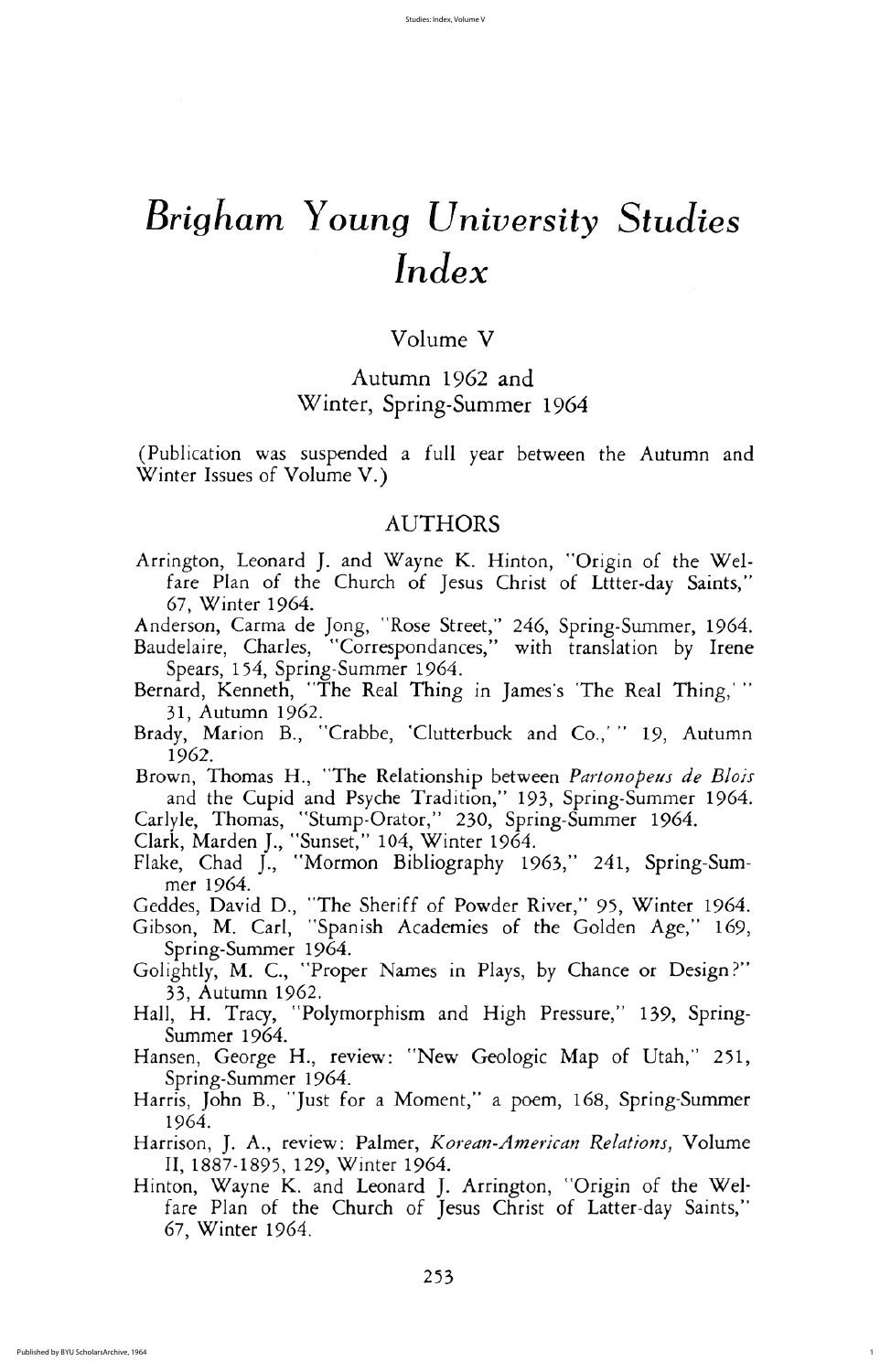#### <sup>254</sup> BRIGHAM YOUNG university STUDIES

- Jensen, DeLamar, "Allied Strategy in World War II: The Churchill Era, 1942-1943," 49, Autumn 1962.
- Jensen, DeLamar, review: Carr, What Is History? 133, Winter 1964.
- Kegel, Charles H., "Carlyle and Ruskin: An Influential Friendship," 219, Spring-Summer 1964.
- Kimball, Stanley B., "Mormon Culture: A Letter to the Editor," 125, Winter 1964.
- Knecht, William L., "Mysteries of the Kingdom: More or Less," 231, Spring-Summer 1964.
- Knecht, William L. and Spencer J. Palmer, "View of the Hebrews: Substitute for Inspiration?" 105, Winter 1964.
- Melville, J. Keith, "Brigham Young's Ideal Society: The Kingdom of  $God,$ " 3, Autumn 1962.
- Moon, H. Kay, "Humor in *Lazarillo de Tormes,"* 183, Spring-Summer 1964
- Morrell, Jeannette, "Mouse in a Furrow," 86, Winter 1964.
- Palmer, Spencer J. and William L. Knecht, "View of the Hebrews: Substitute for Inspiration ?" 105, Winter 1964.
- Pedersen, Lyman C., Jr., review: Jones, Over the Mormon Trail, 131, Winter 1964.
- Rilke, Rainer Maria, "Der Panther," with translation by Irene Spears, 138, Spring-Summer 1964.
- Rogers, R. Max, "The Anti-Christian Background of German Literary Naturalism," 203, Spring-Summer 1964.
- 

Smith, Joseph, Jr., "Political Motto," 192, Spring-Summer 1964. Sorenson, John L., "Is Anthropology 'The Study of Man'?" 115,

Winter 1964.

Spears, Irene, translations:

"Correspondences" by Charles Baudelaire, 154, Spring-Summer 1964

"The Panther," by Rainer Maria Rilke, 138, Spring-Summer 1964. Winzeler, Charlotte, "Curse upon a God," 87, Winter 1964.

Yarn, David H., Jr., review: Whalen, The Latter-day Saints in the Modern-Day World, 247, Spring-Summer 1964.

Young, Brigham, "The Wealth of Knowledge, Excerpts from the Writing of Brigham Young," 114, Winter 1964.

Young, Karl, "Early Mormon Troubles in Mexico," 155, Spring-Summer 1964.

## ARTICLES, FICTION, AND BOOK REVIEWS

"Allied Strategy in World War II: The Churchill Era, 1942-1943," by DeLamar Jensen, 49, Autumn 1962.

"Anti-Christian Background of German Literary Naturalism, The," by R. Max Rogers, 203, Spring-Summer 1964.

"Brigham Young's Ideal Society: The Kingdom of God," by J. Keith Melville, 3, Autumn 1962.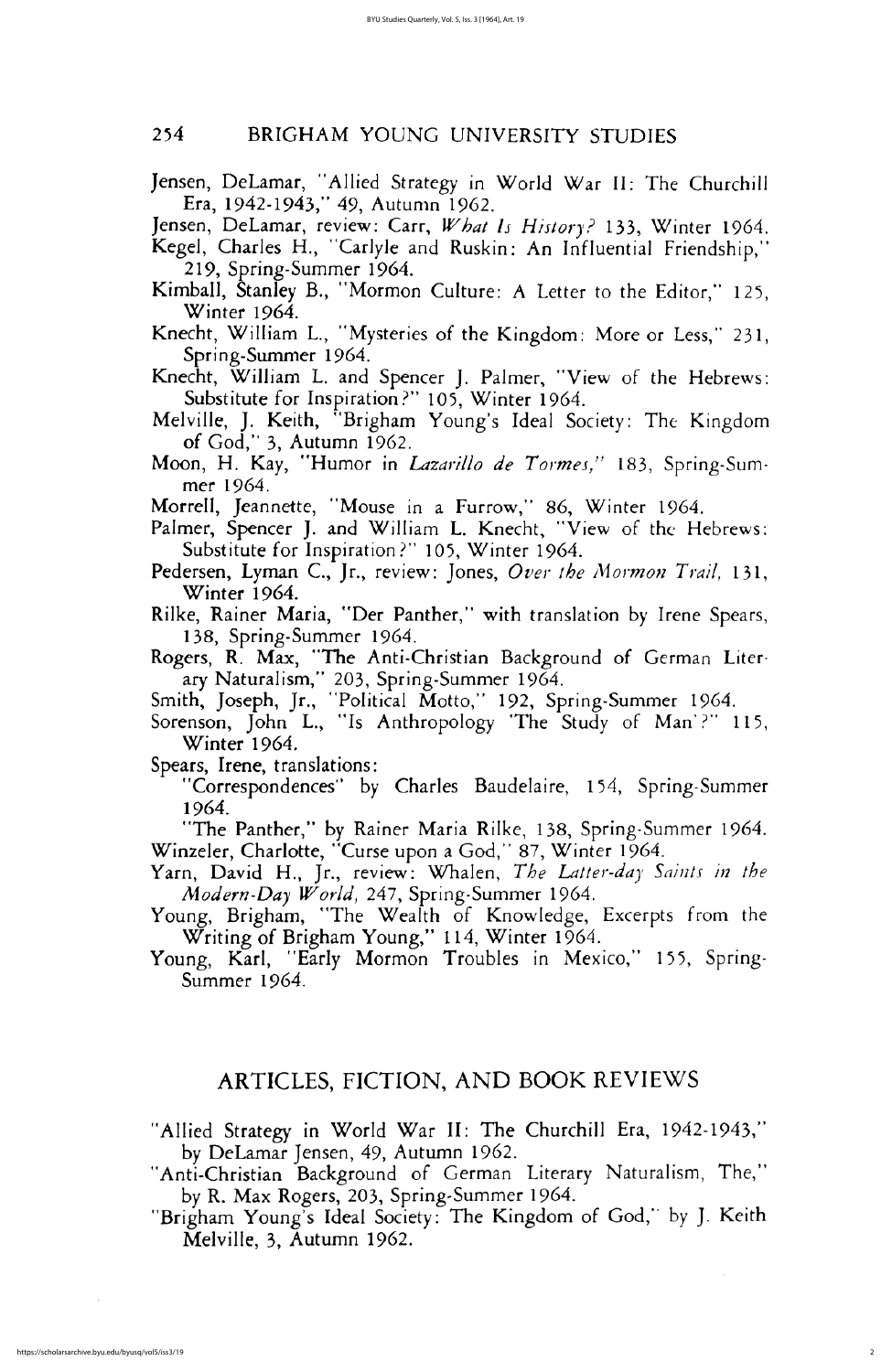### INDEX, VOLUME V 255

- "Carlyle and Ruskin: An Influential Friendship," by Charles H. Kegel, 219, Spring-Summer 1964.
- "Crabbe, 'Clutterbuck and Co.,'" by Marion B. Brady, 19, Autumn 1962
- "Curse upon a God," by Charlotte Winzeler, 87, Winter 1964 (on Ben Jonson).
- "Early Mormon Troubles in Mexico," by Karl Young, 155, Springsummer 1964
- "Harvey Darrel Taylor: In Memoriam," 137, Spring-Summer 1964.
- "Humor in Lazarillo de Tormes," by H. Kay Moon, 183, Springsummer 1964
- "Is Anthropology 'The Study of Man'?" by John L. Sorenson, 115, Winter 1964.
- "Korean-American Relations, Volume II, 1887-1895, edited and compiled by Spencer J. Palmer," review by J. A. Harrison, 129, Winter 1964
- Latter-day Saints in the Modern-Day World, The by William J. Whalen, review by David H. Yarn, Jr., 247, Spring-Summer 1964
- "Mormon Bibliography 1962," prepared by the library staff of Brigham Young University, 45, Autumn 1962.
- "Mormon Bibliography 1963," prepared by Chad J. Flake, 241, Spring-Summer 1964.
- "Mormon Culture: A Letter to the Editor," by Stanley B. Kimball,
	- 125, Winter 1964.
- "Mysteries of the Kingdom: More or Less," by William L. Knecht, 231, Spring-Summer 1964 (on vicarious baptism).
- "New Geologic Map of Utah" a review by George H. Hansen, 251, Spring-Summer 1964.
- "Origin of the Welfare Plan of the Church of Jesus Christ of Latterday Saints," by Leonard J. Arrington and Wayne K. Hinton,  $67$ , winter 1964
- Over the Mormon Trail, by Helen Hinckley Jones, review by Lyman C. Pedersen, Jr., 131, Winter 1964.
- "Political Motto," by Joseph Smith, Jr., 192, Spring-Summer 1964.
- "Polymorphism and High Pressure," by H. Tracy Hall, 139, Springsummer 1964
- "Proper Names in Plays, by Chance or Design?" by M. C. Golightly, 33, Autumn 1962.
- "Real Thing in James's 'The Real Thing,' The," by Kenneth Bernard, 31, Autumn 1962.
- "Relationship between *Partonopeus de Blois* and the Cupid and Psyche Tradition, The," by Thomas H. Brown, 193, Spring-Summer 1964
- "Sheriff of Powder River, The," by David D. Geddes, 95, Winter 1964
- "Spanish Academies of the Golden Age," 169, Spring-Summer 1964.
- "Stump Orator," by Thomas Carlyle, 230, Spring Summer 1964